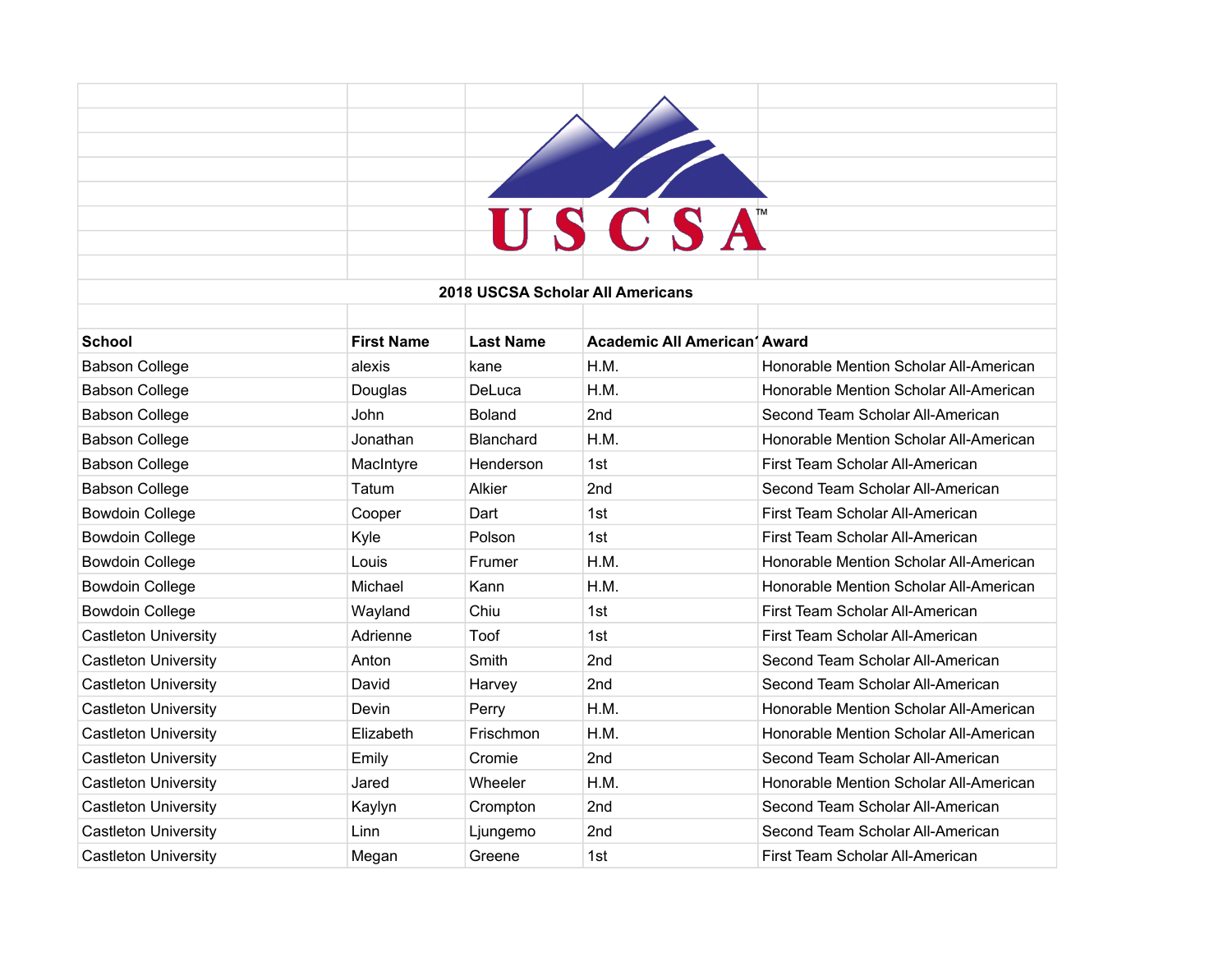| <b>Castleton University</b> | Megan          | O'Shea          | 2nd  | Second Team Scholar All-American       |
|-----------------------------|----------------|-----------------|------|----------------------------------------|
| <b>Castleton University</b> | Nadine         | Downing         | 2nd  | Second Team Scholar All-American       |
| <b>Castleton University</b> | Oskar          | Eriksson        | 2nd  | Second Team Scholar All-American       |
| <b>Castleton University</b> | Paul           | Rechberger      | 1st  | First Team Scholar All-American        |
| <b>Castleton University</b> | Thomas         | Rizza           | 2nd  | Second Team Scholar All-American       |
| <b>Clarkson University</b>  | Ana            | Witkowski       | 1st  | First Team Scholar All-American        |
| <b>Clarkson University</b>  | Andrew         | Yoviene         | H.M. | Honorable Mention Scholar All-American |
| <b>Clarkson University</b>  | <b>Brian</b>   | Chrzan          | 1st  | First Team Scholar All-American        |
| <b>Clarkson University</b>  | <b>Brianna</b> | Szczech         | 1st  | First Team Scholar All-American        |
| <b>Clarkson University</b>  | <b>Bridget</b> | Wangler         | 1st  | First Team Scholar All-American        |
| <b>Clarkson University</b>  | Charles        | Maitland        | 1st  | First Team Scholar All-American        |
| <b>Clarkson University</b>  | Kathryn        | <b>Bartosik</b> | 2nd  | Second Team Scholar All-American       |
| <b>Clarkson University</b>  | Michael        | Giraldi         | 1st  | First Team Scholar All-American        |
| <b>Clarkson University</b>  | Peter          | Mallery         | 1st  | First Team Scholar All-American        |
| <b>Clarkson University</b>  | Raili          | Utiger          | 1st  | First Team Scholar All-American        |
| <b>Clarkson University</b>  | Ryan           | Riley           | 2nd  | Second Team Scholar All-American       |
| <b>Clarkson University</b>  | Tim            | Dunn            | 1st  | First Team Scholar All-American        |
| <b>Colgate University</b>   | Andrew         | Koefoed         | 1st  | First Team Scholar All-American        |
| <b>Colgate University</b>   | Anna           | Patterson       | H.M. | Honorable Mention Scholar All-American |
| <b>Colgate University</b>   | <b>Brenton</b> | Michaels        | 2nd  | Second Team Scholar All-American       |
| <b>Colgate University</b>   | Ezra           | Hornik          | H.M. | Honorable Mention Scholar All-American |
| <b>Colgate University</b>   | Zachary        | Leeds           | 2nd  | Second Team Scholar All-American       |
| Colorado Mesa University    | Cal            | Lindberg        | 1st  | First Team Scholar All-American        |
| Colorado Mesa University    | Emma           | Malmquist       | 1st  | First Team Scholar All-American        |
| Colorado Mesa University    | Jake           | <b>Bradshaw</b> | H.M. | Honorable Mention Scholar All-American |
| Colorado Mesa University    | Roan           | Hall            | 2nd  | Second Team Scholar All-American       |
| Colorado Mesa University    | Travis         | Glynn           | 1st  | First Team Scholar All-American        |
| <b>Columbia University</b>  | Natalia        | Dorogi          | 2nd  | Second Team Scholar All-American       |
| <b>Duke University</b>      | Ashley         | Cooper          | 2nd  | Second Team Scholar All-American       |
| <b>Duke University</b>      | Karolina       | Photiades       | 2nd  | Second Team Scholar All-American       |
| <b>Duke University</b>      | Meredith       | Parenti         | 2nd  | Second Team Scholar All-American       |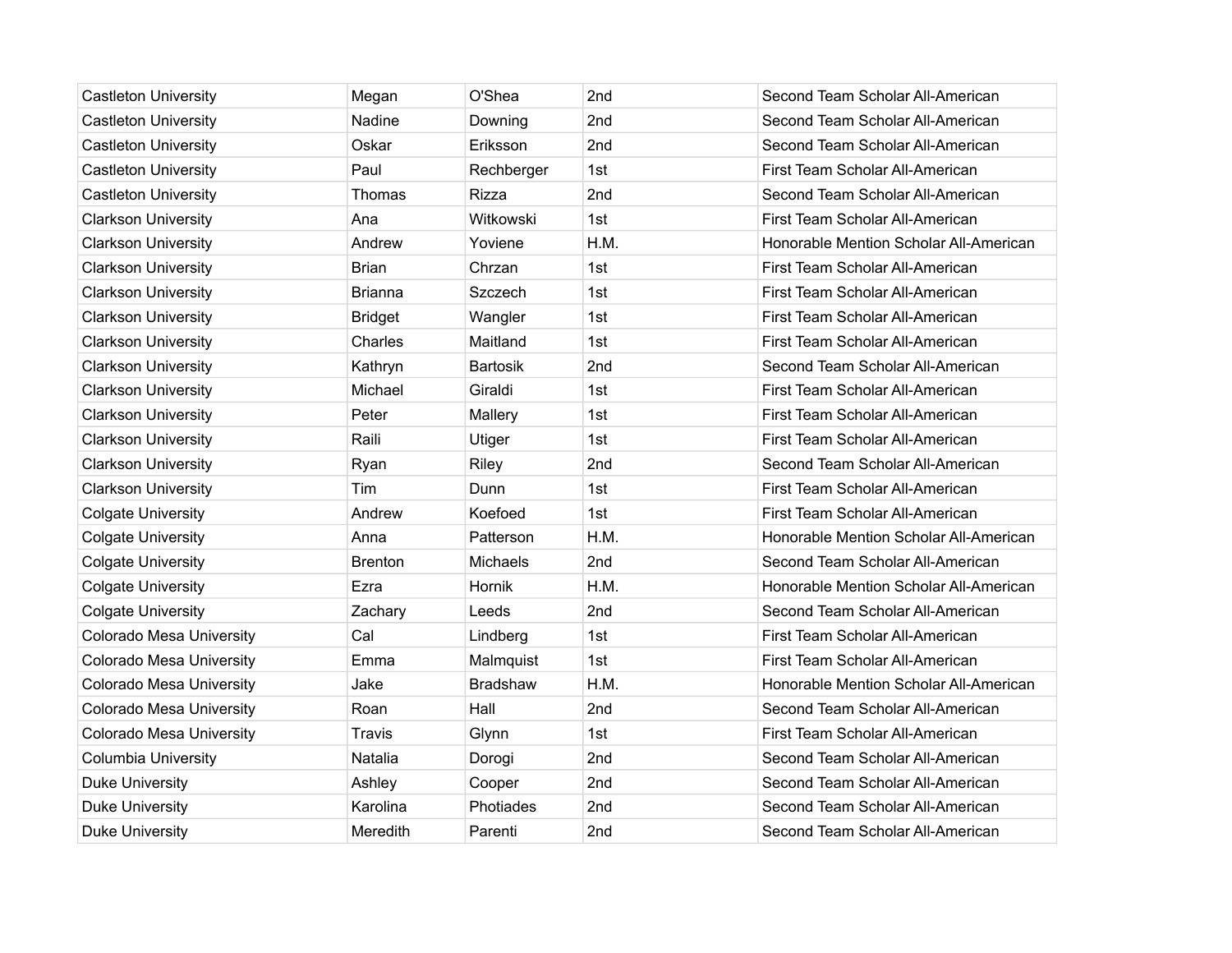| Hobart and William Smith Colleges | Carly       | Fischer             | 2nd  | Second Team Scholar All-American       |
|-----------------------------------|-------------|---------------------|------|----------------------------------------|
| Hobart and William Smith Colleges | Haleigh     | Quigg               | H.M. | Honorable Mention Scholar All-American |
| Hobart and William Smith Colleges | Kaitlynn    | Sockett             | 2nd  | Second Team Scholar All-American       |
| Hobart and William Smith Colleges | Natalie     | <b>Bishop</b>       | 2nd  | Second Team Scholar All-American       |
| Lafayette College                 | Abby        | Sandman             | 2nd  | Second Team Scholar All-American       |
| Lafayette College                 | Erin        | Coyne               | H.M. | Honorable Mention Scholar All-American |
| Lafayette College                 | Kendall     | Sangster            | H.M. | Honorable Mention Scholar All-American |
| Lafayette College                 | Rachael     | Holappa             | H.M. | Honorable Mention Scholar All-American |
| Lafayette College                 | Sydney      | <b>Burton</b>       | H.M. | Honorable Mention Scholar All-American |
| <b>Liberty University</b>         | Christopher | Yablonski           | H.M. | Honorable Mention Scholar All-American |
| <b>Liberty University</b>         | Jeffrey     | Loftus              | 1st  | First Team Scholar All-American        |
| <b>Liberty University</b>         | John        | Hunt                | H.M. | Honorable Mention Scholar All-American |
| <b>Liberty University</b>         | Lee         | Patton              | 1st  | First Team Scholar All-American        |
| <b>Liberty University</b>         | Owen        | <b>Hewitt</b>       | 1st  | First Team Scholar All-American        |
| <b>Liberty University</b>         | Payton      | Fedako              | H.M. | Honorable Mention Scholar All-American |
| New England College               | Calixte     | Laurent             | 1st  | First Team Scholar All-American        |
| Northern Arizona University       | Jillian     | Quintanal           | 2nd  | Second Team Scholar All-American       |
| <b>Paul Smiths College</b>        | Audrey      | Emerson             | 1st  | First Team Scholar All-American        |
| Paul Smiths College               | lan         | <b>McGuire</b>      | 1st  | First Team Scholar All-American        |
| <b>Paul Smiths College</b>        | Kaiden      | Hill                | 2nd  | Second Team Scholar All-American       |
| Rocky Mountain College            | Andraz      | Reich Pogladic      | H.M. | Honorable Mention Scholar All-American |
| Rocky Mountain College            | Camille     | Virelaude           | 2nd  | Second Team Scholar All-American       |
| Rocky Mountain College            | Carina      | <b>Bracy</b>        | 1st  | First Team Scholar All-American        |
| Rocky Mountain College            | Emeline     | Lafarge             | 2nd  | Second Team Scholar All-American       |
| Rocky Mountain College            | linnea      | baysinger           | 2nd  | Second Team Scholar All-American       |
| Rocky Mountain College            | lisa        | Hiltula             | 1st  | First Team Scholar All-American        |
| Rocky Mountain College            | Susan       | <b>Beks</b>         | 2nd  | Second Team Scholar All-American       |
| Sierra Nevada College             | Adrian      | Rhomberg            | 2nd  | Second Team Scholar All-American       |
| Sierra Nevada College             | Anton       | waller              | 2nd  | Second Team Scholar All-American       |
| Sierra Nevada College             | Caroline    | Sanden Gustafss 1st |      | First Team Scholar All-American        |
| Sierra Nevada College             | Emma        | Stenvall            | 2nd  | Second Team Scholar All-American       |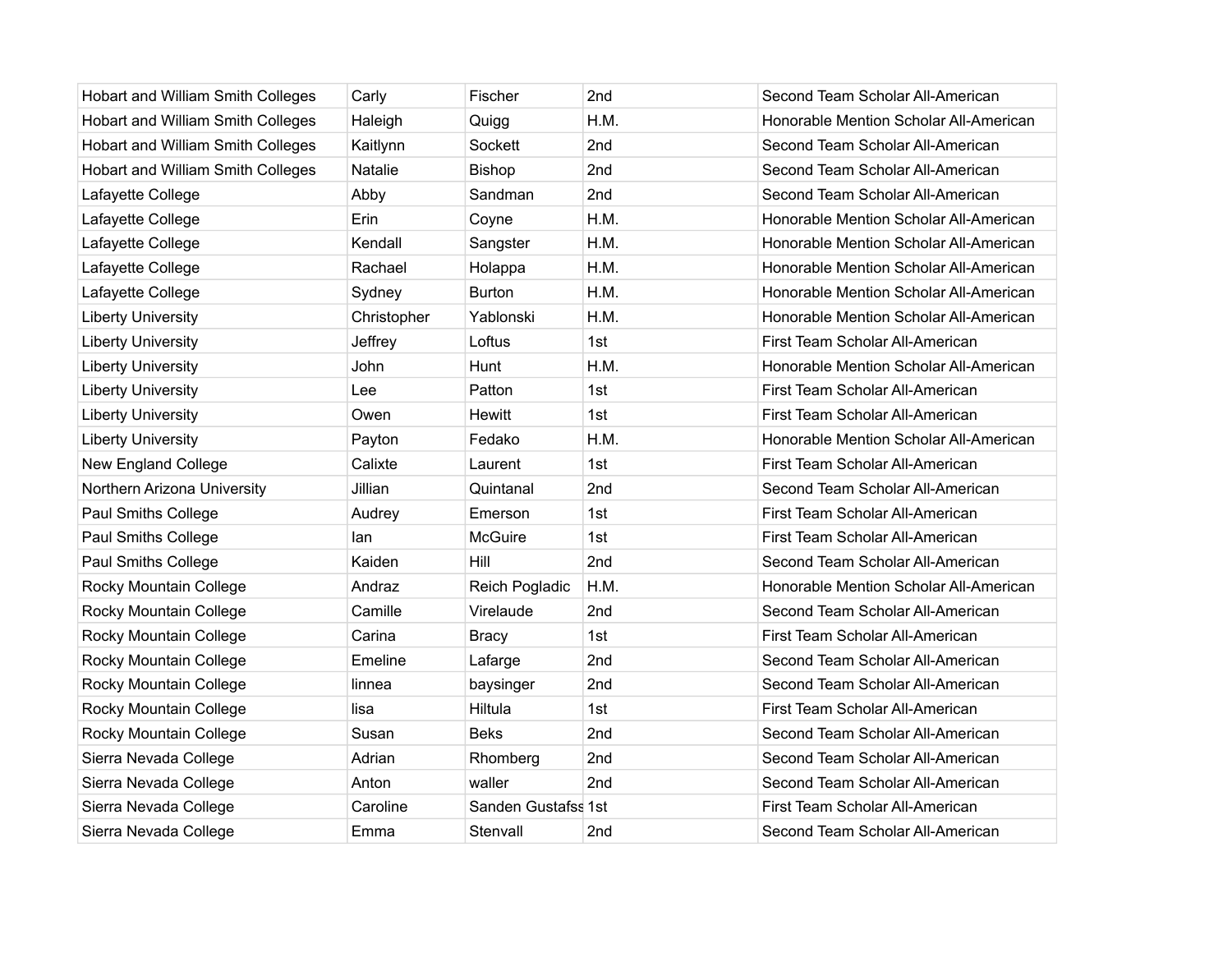| Sierra Nevada College          | Erika        | <b>McCormick</b> | 2nd             | Second Team Scholar All-American       |
|--------------------------------|--------------|------------------|-----------------|----------------------------------------|
| Sierra Nevada College          | Eva          | Jazbec           | 1st             | First Team Scholar All-American        |
| Sierra Nevada College          | <b>LUKA</b>  | <b>GOBEC</b>     | 1st             | First Team Scholar All-American        |
| Sierra Nevada College          | Mihaela      | Kosi             | 2nd             | Second Team Scholar All-American       |
| Sierra Nevada College          | Saana        | Ahonen           | 2nd             | Second Team Scholar All-American       |
| St. Olaf College               | Alexander    | Harris           | 2nd             | Second Team Scholar All-American       |
| St. Olaf College               | Benjamin     | Meyers           | 2nd             | Second Team Scholar All-American       |
| St. Olaf College               | Eleanor      | Goodnow          | 2 <sub>nd</sub> | Second Team Scholar All-American       |
| St. Olaf College               | Gabby        | Gencheff         | 2nd             | Second Team Scholar All-American       |
| St. Olaf College               | Spencer      | Knack            | 1st             | First Team Scholar All-American        |
| St. Olaf College               | Teagan       | Olin             | H.M.            | Honorable Mention Scholar All-American |
| St. Olaf College               | Tisa         | Pavlovcic        | 2nd             | Second Team Scholar All-American       |
| <b>Syracuse University</b>     | Erica        | Jenson           | 1st             | First Team Scholar All-American        |
| <b>Syracuse University</b>     | Katelynn     | Krapf            | 2nd             | Second Team Scholar All-American       |
| <b>Syracuse University</b>     | Lindsay      | Swanson          | 2nd             | Second Team Scholar All-American       |
| <b>Syracuse University</b>     | Macy         | Fischer          | 2nd             | Second Team Scholar All-American       |
| The College of Idaho           | Arnav        | Virmani          | 2nd             | Second Team Scholar All-American       |
| The College of Idaho           | <b>Beth</b>  | Mixon            | H.M.            | Honorable Mention Scholar All-American |
| The College of Idaho           | <b>Brady</b> | <b>Nilsson</b>   | H.M.            | Honorable Mention Scholar All-American |
| The College of Idaho           | Elyse        | <b>Burandt</b>   | 1st             | First Team Scholar All-American        |
| The College of Idaho           | Emily        | Gahn             | H.M.            | Honorable Mention Scholar All-American |
| The College of Idaho           | Lucas        | Underkoffler     | H.M.            | Honorable Mention Scholar All-American |
| The College of Idaho           | Mary         | Totten           | 2nd             | Second Team Scholar All-American       |
| The College of Idaho           | Trevor       | Trimble          | 1st             | First Team Scholar All-American        |
| United States Military Academy | Aidan        | McCarthy         | H.M.            | Honorable Mention Scholar All-American |
| United States Military Academy | Andrew       | Carter           | H.M.            | Honorable Mention Scholar All-American |
| United States Military Academy | Galen        | Robison          | 1st             | First Team Scholar All-American        |
| University of Colorado Boulder | Charlie      | Turchetta        | H.M.            | Honorable Mention Scholar All-American |
| University of Colorado Boulder | Peter        | Ferraro          | H.M.            | Honorable Mention Scholar All-American |
| University of Connecticut      | Aidan        | Riley            | H.M.            | Honorable Mention Scholar All-American |
| University of Connecticut      | Alexandra    | Skovran          | 2nd             | Second Team Scholar All-American       |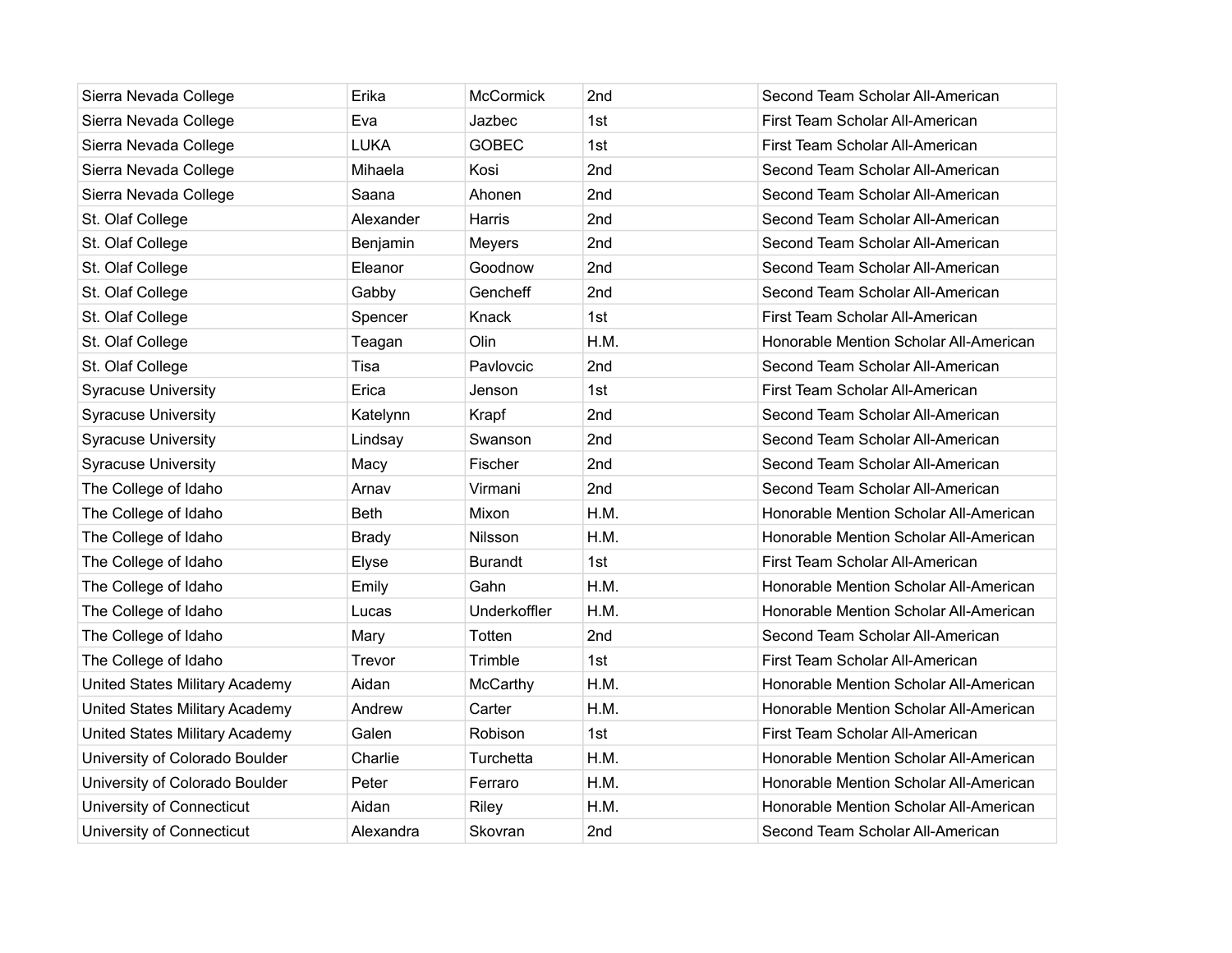| University of Connecticut          | <b>Brian</b>   | Chambers       | 2nd  | Second Team Scholar All-American       |
|------------------------------------|----------------|----------------|------|----------------------------------------|
| University of Connecticut          | Jillian        | Scherpa        | 1st  | First Team Scholar All-American        |
| University of Connecticut          | Lauren         | Sullivan       | H.M. | Honorable Mention Scholar All-American |
| University of Connecticut          | Michael        | White          | H.M. | Honorable Mention Scholar All-American |
| University of Maine at Farmington  | Connor         | Marland        | 1st  | First Team Scholar All-American        |
| University of Maine at Farmington  | Thomas         | Wing           | H.M. | Honorable Mention Scholar All-American |
| University of Maine at Farmington  | Whitney        | LeMay          | 1st  | First Team Scholar All-American        |
| University of Nevada               | Mary           | Weyland        | 1st  | First Team Scholar All-American        |
| University of Wisconsin Madison    | <b>Berit</b>   | Thorson        | 1st  | First Team Scholar All-American        |
| University of Wisconsin Madison    | Carly          | Rogers         | 2nd  | Second Team Scholar All-American       |
| University of Wisconsin Madison    | Caroline       | Maahs          | H.M. | Honorable Mention Scholar All-American |
| University of Wisconsin Madison    | elizabeth      | jaekels        | 2nd  | Second Team Scholar All-American       |
| University of Wisconsin Madison    | Eric           | Stein          | 1st  | First Team Scholar All-American        |
| University of Wisconsin Madison    | Josh           | Liberko        | H.M. | Honorable Mention Scholar All-American |
| University of Wisconsin Madison    | Juliana        | Damberg        | 2nd  | Second Team Scholar All-American       |
| University of Wisconsin Madison    | Nathan         | <b>Bartley</b> | H.M. | Honorable Mention Scholar All-American |
| University of Wisconsin Madison    | <b>Niklaus</b> | Zeller         | 2nd  | Second Team Scholar All-American       |
| University of Wisconsin Madison    | Sally          | Anderson       | H.M. | Honorable Mention Scholar All-American |
| University of Wisconsin Madison    | Will           | Kirkpatrick    | H.M. | Honorable Mention Scholar All-American |
| University of Wyoming              | Ella           | <b>DeWolf</b>  | 1st  | First Team Scholar All-American        |
| University of Wyoming              | Madison        | Tinker         | 1st  | First Team Scholar All-American        |
| University of Wyoming              | Michaela       | Forty          | 1st  | First Team Scholar All-American        |
| University of Wyoming              | Morgan         | Robins         | 2nd  | Second Team Scholar All-American       |
| University of Wyoming              | Sydney         | Wiswell        | 2nd  | Second Team Scholar All-American       |
| <b>Washington State University</b> | Cai            | Yamamoto       | 1st  | First Team Scholar All-American        |
| <b>Washington State University</b> | Reid           | Reininger      | 1st  | First Team Scholar All-American        |
| <b>Washington State University</b> | Spencer        | Barclay        | H.M. | Honorable Mention Scholar All-American |
| Western State Colorado University  | Alexia         | Abric          | 1st  | First Team Scholar All-American        |
| Western State Colorado University  | Andrew         | <b>Bristow</b> | 2nd  | Second Team Scholar All-American       |
| Western State Colorado University  | Anna           | Johnson        | 2nd  | Second Team Scholar All-American       |
| Western State Colorado University  | Carley         | Clegg          | 2nd  | Second Team Scholar All-American       |